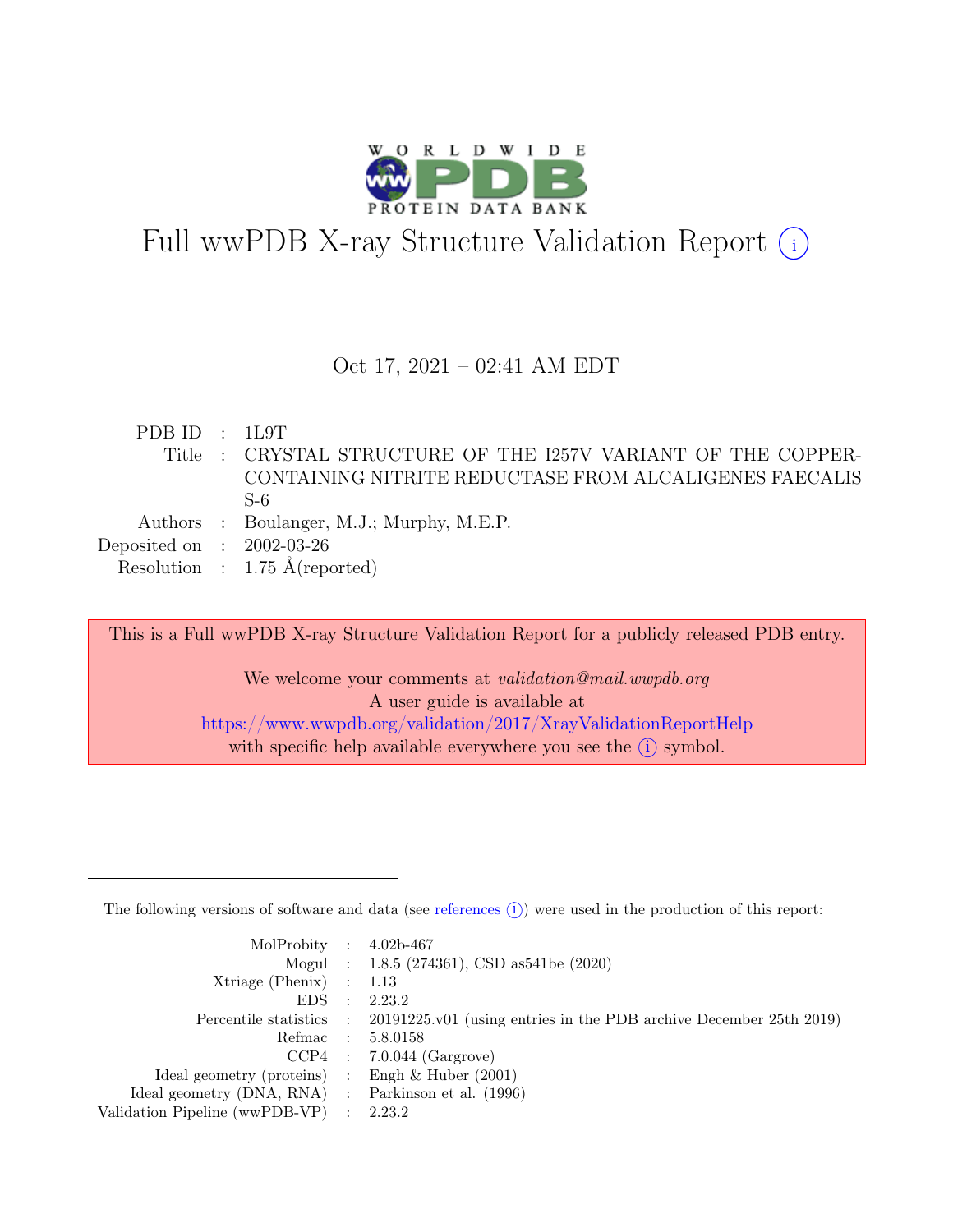# 1 Overall quality at a glance  $(i)$

The following experimental techniques were used to determine the structure: X-RAY DIFFRACTION

The reported resolution of this entry is 1.75 Å.

Percentile scores (ranging between 0-100) for global validation metrics of the entry are shown in the following graphic. The table shows the number of entries on which the scores are based.



| Metric                | Whole archive<br>$(\#Entries)$ | Similar resolution<br>$(\# \text{Entries}, \text{ resolution range}(\text{A}))$ |
|-----------------------|--------------------------------|---------------------------------------------------------------------------------|
| Clashscore            | 141614                         | 2466 (1.76-1.76)                                                                |
| Ramachandran outliers | 138981                         | 2437 (1.76-1.76)                                                                |
| Sidechain outliers    | 138945                         | 2437 (1.76-1.76)                                                                |
| RSRZ outliers         | 127900                         | 2298 (1.76-1.76)                                                                |

The table below summarises the geometric issues observed across the polymeric chains and their fit to the electron density. The red, orange, yellow and green segments of the lower bar indicate the fraction of residues that contain outliers for  $>=$  3, 2, 1 and 0 types of geometric quality criteria respectively. A grey segment represents the fraction of residues that are not modelled. The numeric value for each fraction is indicated below the corresponding segment, with a dot representing fractions <=5% The upper red bar (where present) indicates the fraction of residues that have poor fit to the electron density. The numeric value is given above the bar.

| Mol |   | Chain Length | Quality of chain |     |           |
|-----|---|--------------|------------------|-----|-----------|
|     | A | 341          | %<br>89%         | 9%  | $\bullet$ |
|     | B | 341          | 2%<br>87%        | 11% | $\bullet$ |
|     |   | 341          | 2%<br>87%        | 10% |           |

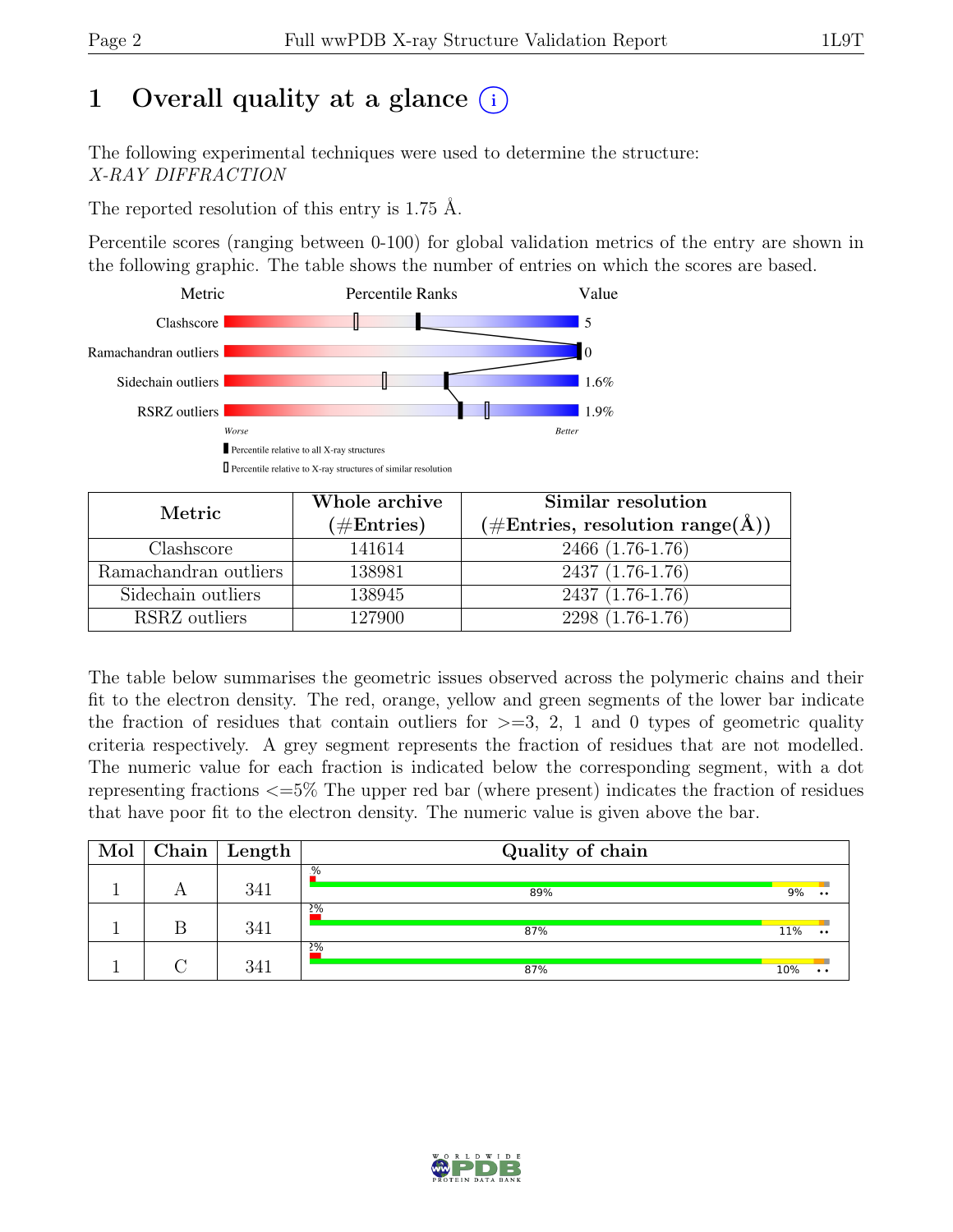## 2 Entry composition  $(i)$

There are 4 unique types of molecules in this entry. The entry contains 9022 atoms, of which 0 are hydrogens and 0 are deuteriums.

In the tables below, the ZeroOcc column contains the number of atoms modelled with zero occupancy, the AltConf column contains the number of residues with at least one atom in alternate conformation and the Trace column contains the number of residues modelled with at most 2 atoms.

| Mol |     | Chain   Residues | Atoms |               |     |                  |     | $ZeroOcc \mid AltConf \mid$ | $\operatorname{Trace}$ |  |
|-----|-----|------------------|-------|---------------|-----|------------------|-----|-----------------------------|------------------------|--|
|     |     |                  | Total | $\mathcal{C}$ | N   |                  |     |                             |                        |  |
|     |     | 336              | 2559  | 1638          | 430 | 480              |     |                             |                        |  |
|     |     | 336              | Total | $\rm C$       | N   | $\left( \right)$ | S   |                             |                        |  |
|     |     |                  | 2559  | 1638          | 430 | 480              | -11 |                             |                        |  |
|     |     |                  | Total | $\rm C$       | N   |                  | S   |                             |                        |  |
|     | 336 | 2559             | 1638  | 430           | 480 | 11               |     |                             |                        |  |

• Molecule 1 is a protein called COPPER-CONTAINING NITRITE REDUCTASE.

| Chain   | Residue | Modelled   | Actual<br>Comment          |                     | Reference         |
|---------|---------|------------|----------------------------|---------------------|-------------------|
| A       | 257     | VAL        | ILE<br>engineered mutation |                     | <b>UNP P38501</b> |
| A       | 341     | ILE        |                            | cloning artifact    | <b>UNP P38501</b> |
| A       | 342     | <b>GLU</b> |                            | cloning artifact    | <b>UNP P38501</b> |
| A       | 343     | <b>GLY</b> |                            | cloning artifact    | <b>UNP P38501</b> |
| A       | 344     | $\rm{ARG}$ |                            | cloning artifact    | <b>UNP P38501</b> |
| Β       | 257     | VAL        | ILE                        | engineered mutation | <b>UNP P38501</b> |
| B       | 341     | ILE        |                            | cloning artifact    | <b>UNP P38501</b> |
| B       | 342     | <b>GLU</b> |                            | cloning artifact    | <b>UNP P38501</b> |
| B       | 343     | <b>GLY</b> |                            | cloning artifact    | <b>UNP P38501</b> |
| B       | 344     | $\rm{ARG}$ |                            | cloning artifact    | <b>UNP P38501</b> |
| $\rm C$ | 257     | VAL        | ILE                        | engineered mutation | <b>UNP P38501</b> |
| $\rm C$ | 341     | ILE        |                            | cloning artifact    | <b>UNP P38501</b> |
| $\rm C$ | 342     | <b>GLU</b> |                            | cloning artifact    | <b>UNP P38501</b> |
| $\rm C$ | 343     | <b>GLY</b> |                            | cloning artifact    | <b>UNP P38501</b> |
| $\rm C$ | 344     | ARG        |                            | cloning artifact    | <b>UNP P38501</b> |

There are 15 discrepancies between the modelled and reference sequences:

• Molecule 2 is COPPER (II) ION (three-letter code: CU) (formula: Cu).

|  | $Mol$   Chain   Residues | <b>Atoms</b> | $ZeroOcc \   \ AltConf$ |  |
|--|--------------------------|--------------|-------------------------|--|
|  |                          | Total        |                         |  |

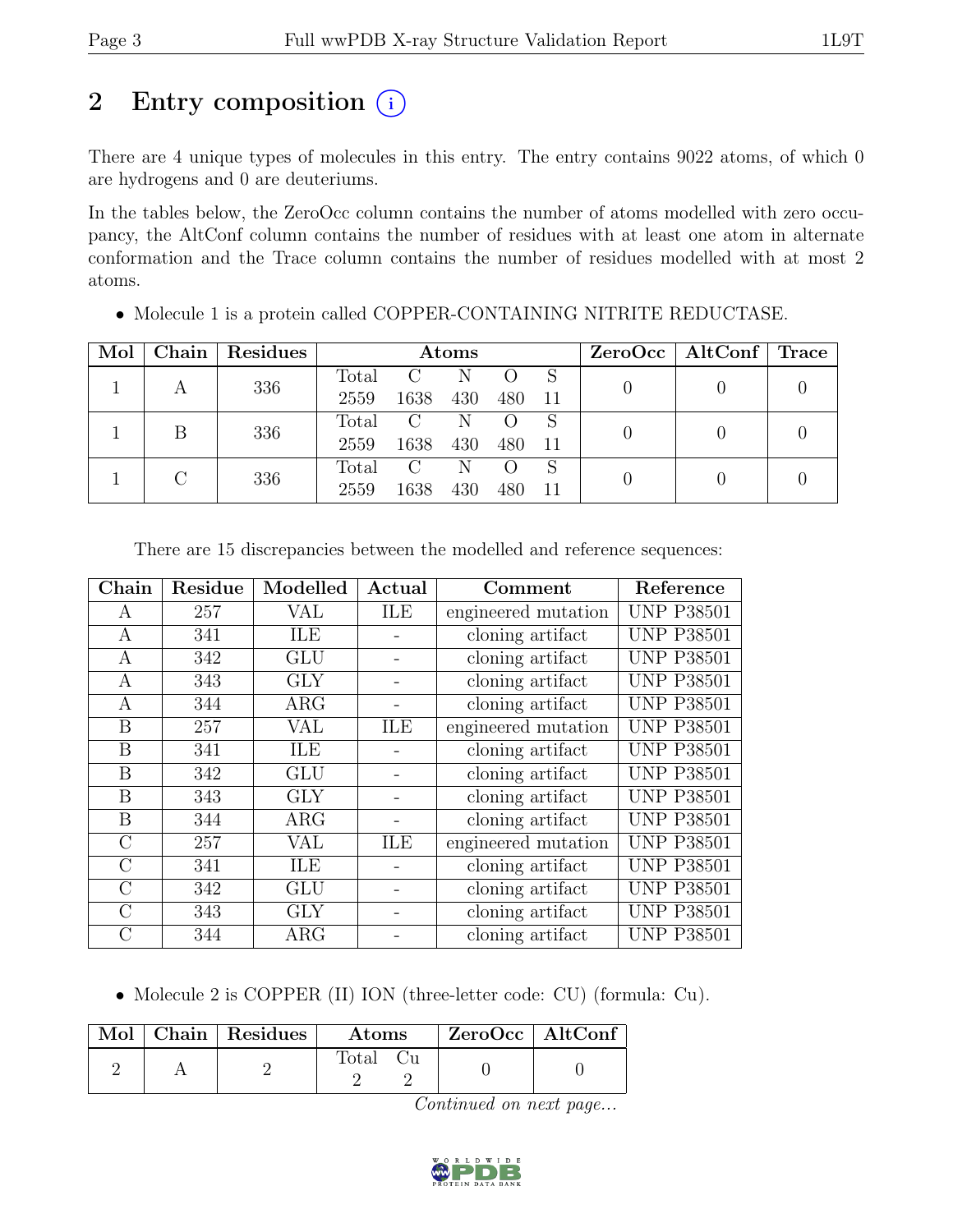| Continued from previous page |  |  |
|------------------------------|--|--|
|                              |  |  |

|  | Mol   Chain   Residues | Atoms    | ZeroOcc   AltConf |
|--|------------------------|----------|-------------------|
|  |                        | Total Cu |                   |
|  |                        | Total Cu |                   |

 $\bullet$  Molecule 3 is NITRITE ION (three-letter code: NO2) (formula:  $\rm NO_2).$ 



|  | Mol   Chain   Residues | Atoms                       | $ZeroOcc \   \$ AltConf |
|--|------------------------|-----------------------------|-------------------------|
|  |                        | Total N O<br>$\overline{2}$ |                         |
|  |                        | Total N O                   |                         |
|  |                        | Total N O                   |                         |

 $\bullet\,$  Molecule 4 is water.

| Mol |   | Chain Residues | Atoms                                     | $ZeroOcc \   \$ AltConf |
|-----|---|----------------|-------------------------------------------|-------------------------|
|     |   | 477            | Total O<br>477 477                        |                         |
|     | В | 436            | Total O<br>436<br>436                     |                         |
|     |   | 417            | Total<br>$\left($ $\right)$<br>417<br>417 |                         |

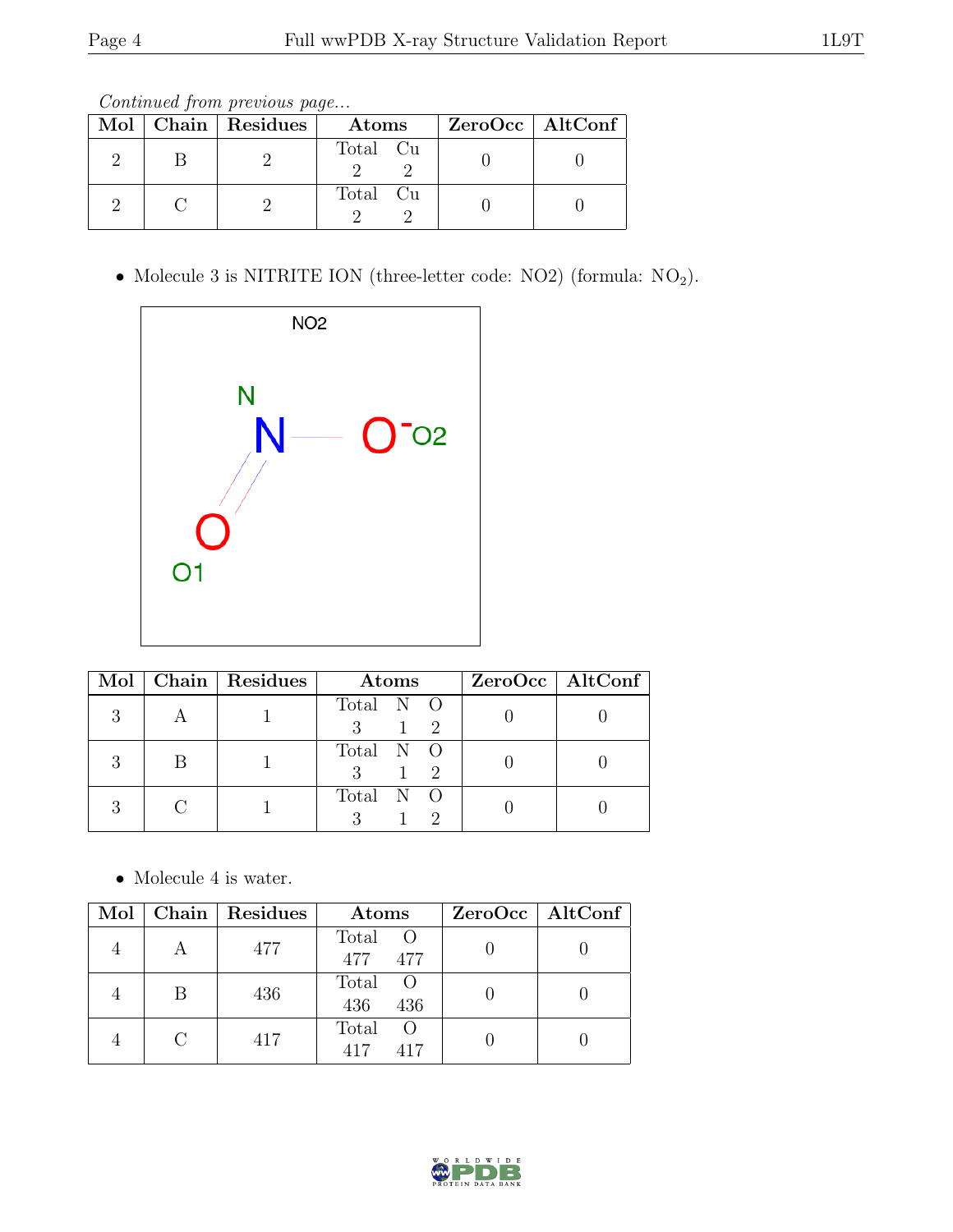## 3 Residue-property plots  $(i)$

These plots are drawn for all protein, RNA, DNA and oligosaccharide chains in the entry. The first graphic for a chain summarises the proportions of the various outlier classes displayed in the second graphic. The second graphic shows the sequence view annotated by issues in geometry and electron density. Residues are color-coded according to the number of geometric quality criteria for which they contain at least one outlier:  $green = 0$ , yellow  $= 1$ , orange  $= 2$  and red  $= 3$  or more. A red dot above a residue indicates a poor fit to the electron density (RSRZ > 2). Stretches of 2 or more consecutive residues without any outlier are shown as a green connector. Residues present in the sample, but not in the model, are shown in grey.



• Molecule 1: COPPER-CONTAINING NITRITE REDUCTASE

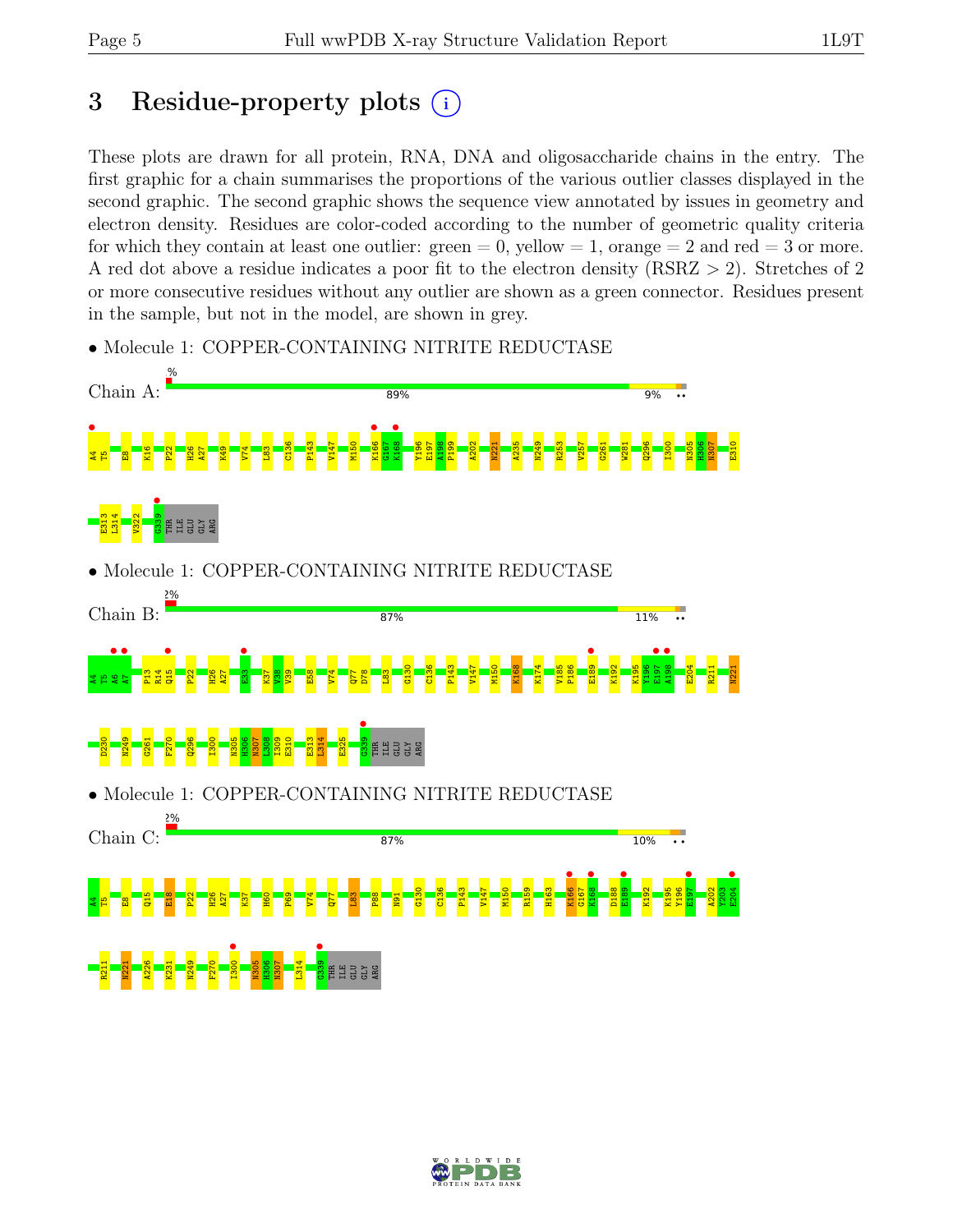## 4 Data and refinement statistics  $(i)$

| Property                                                             | <b>Value</b>                                     | Source     |
|----------------------------------------------------------------------|--------------------------------------------------|------------|
| Space group                                                          | P 21 21 21                                       | Depositor  |
| Cell constants                                                       | $102.34\overline{\text{A}}$<br>61.73Å<br>145.90Å |            |
| a, b, c, $\alpha$ , $\beta$ , $\gamma$                               | $90.00^\circ$<br>$90.00^\circ$<br>$90.00^\circ$  | Depositor  |
| Resolution $(A)$                                                     | 1.75<br>50.00                                    | Depositor  |
|                                                                      | 48.29<br>1.75                                    | <b>EDS</b> |
| % Data completeness                                                  | $95.6(50.00-1.75)$                               | Depositor  |
| (in resolution range)                                                | 89.6 (48.29-1.75)                                | <b>EDS</b> |
| $R_{merge}$                                                          | 0.07                                             | Depositor  |
| $R_{sym}$                                                            | (Not available)                                  | Depositor  |
| $\langle I/\sigma(I) \rangle^{-1}$                                   | $1.93$ (at 1.75Å)                                | Xtriage    |
| Refinement program                                                   | $\mathrm{CNS}$                                   | Depositor  |
|                                                                      | 0.166<br>0.208                                   | Depositor  |
| $R, R_{free}$                                                        | (Not available)<br>0.161                         | DCC        |
| $R_{free}$ test set                                                  | No test flags present.                           | wwPDB-VP   |
| Wilson B-factor $(A^2)$                                              | 20.7                                             | Xtriage    |
| Anisotropy                                                           | 0.509                                            | Xtriage    |
| Bulk solvent $k_{sol}(e/\mathring{A}^3)$ , $B_{sol}(\mathring{A}^2)$ | 0.35, 54.1                                       | <b>EDS</b> |
| L-test for twinning <sup>2</sup>                                     | $< L >$ = 0.49, $< L2$ > = 0.33                  | Xtriage    |
| Estimated twinning fraction                                          | No twinning to report.                           | Xtriage    |
| $F_o, F_c$ correlation                                               | 0.97                                             | <b>EDS</b> |
| Total number of atoms                                                | 9022                                             | wwPDB-VP   |
| Average B, all atoms $(A^2)$                                         | 26.0                                             | wwPDB-VP   |

Xtriage's analysis on translational NCS is as follows: The largest off-origin peak in the Patterson function is 4.05% of the height of the origin peak. No significant pseudotranslation is detected.

<sup>&</sup>lt;sup>2</sup>Theoretical values of  $\langle |L| \rangle$ ,  $\langle L^2 \rangle$  for acentric reflections are 0.5, 0.333 respectively for untwinned datasets, and 0.375, 0.2 for perfectly twinned datasets.



<span id="page-5-1"></span><span id="page-5-0"></span><sup>1</sup> Intensities estimated from amplitudes.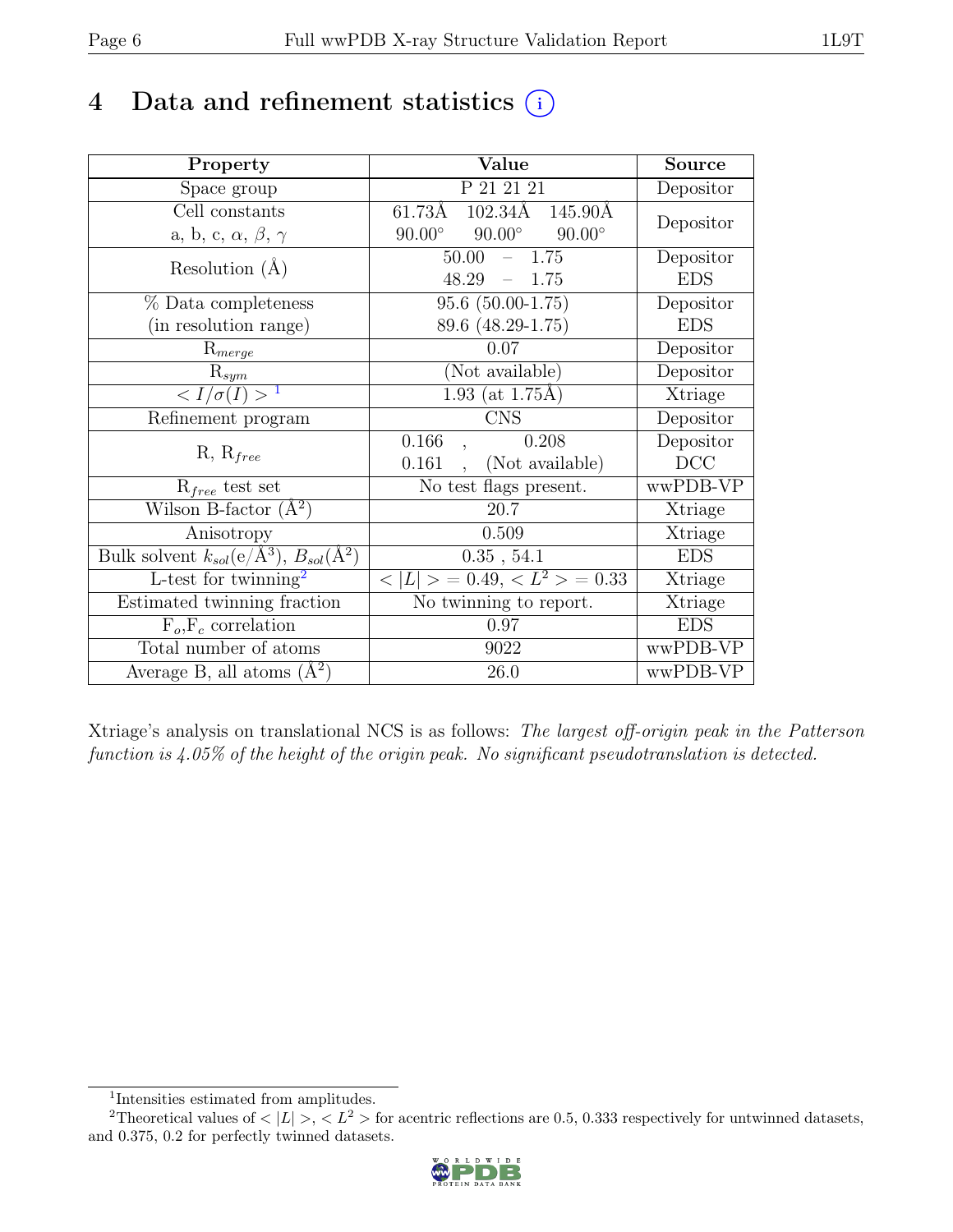# 5 Model quality  $(i)$

## 5.1 Standard geometry  $(i)$

Bond lengths and bond angles in the following residue types are not validated in this section: CU, NO2

The Z score for a bond length (or angle) is the number of standard deviations the observed value is removed from the expected value. A bond length (or angle) with  $|Z| > 5$  is considered an outlier worth inspection. RMSZ is the root-mean-square of all Z scores of the bond lengths (or angles).

| Mol<br>Chain |     |             | Bond lengths | Bond angles |                      |  |
|--------------|-----|-------------|--------------|-------------|----------------------|--|
|              |     | <b>RMSZ</b> | # $ Z >5$    | RMSZ        | # $ Z >5$            |  |
|              |     | 0.50        | 0/2630       | 0.78        | $3/3587$ $(0.1\%)$   |  |
|              | В   | 0.49        | 0/2630       | 0.78        | $3/3587$ $(0.1\%)$   |  |
|              | C   | 0.45        | 0/2630       | 0.76        | $3/3587$ $(0.1\%)$   |  |
| A 11         | All | 0.48        | 7890         | 0.77        | 9/10761<br>$(0.1\%)$ |  |

There are no bond length outliers.

All (9) bond angle outliers are listed below:

| Mol | Chain   | Res | <b>Type</b>  | Atoms      | Z       | Observed $(°)$ | $Ideal(^o)$ |
|-----|---------|-----|--------------|------------|---------|----------------|-------------|
| 1   | Β       | 307 | <b>ASN</b>   | $N$ -CA-C  | $-7.88$ | 89.73          | 111.00      |
|     | A       | 307 | ASN          | $N$ -CA-C  | $-7.66$ | 90.33          | 111.00      |
|     | $\rm C$ | 307 | ASN          | $N$ -CA-C  | $-7.49$ | 90.77          | 111.00      |
|     | В       | 305 | <b>ASN</b>   | $N$ -CA-C  | $-6.19$ | 94.30          | 111.00      |
| 1   | C       | 305 | <b>ASN</b>   | $N$ -CA-C  | $-6.05$ | 94.65          | 111.00      |
|     | A       | 305 | ASN          | $N$ -CA-C  | $-5.90$ | 95.07          | 111.00      |
|     | A       | 261 | $\rm GLY$    | $N$ -CA-C  | $-5.42$ | 99.54          | 113.10      |
|     | C       | 83  | LEU          | $CA-CB-CG$ | 5.30    | 127.49         | 115.30      |
|     | В       | 261 | $_{\rm GLY}$ | $N$ -CA-C  | $-5.22$ | 100.06         | 113.10      |

There are no chirality outliers.

There are no planarity outliers.

## 5.2 Too-close contacts  $(i)$

In the following table, the Non-H and H(model) columns list the number of non-hydrogen atoms and hydrogen atoms in the chain respectively. The H(added) column lists the number of hydrogen atoms added and optimized by MolProbity. The Clashes column lists the number of clashes within the asymmetric unit, whereas Symm-Clashes lists symmetry-related clashes.

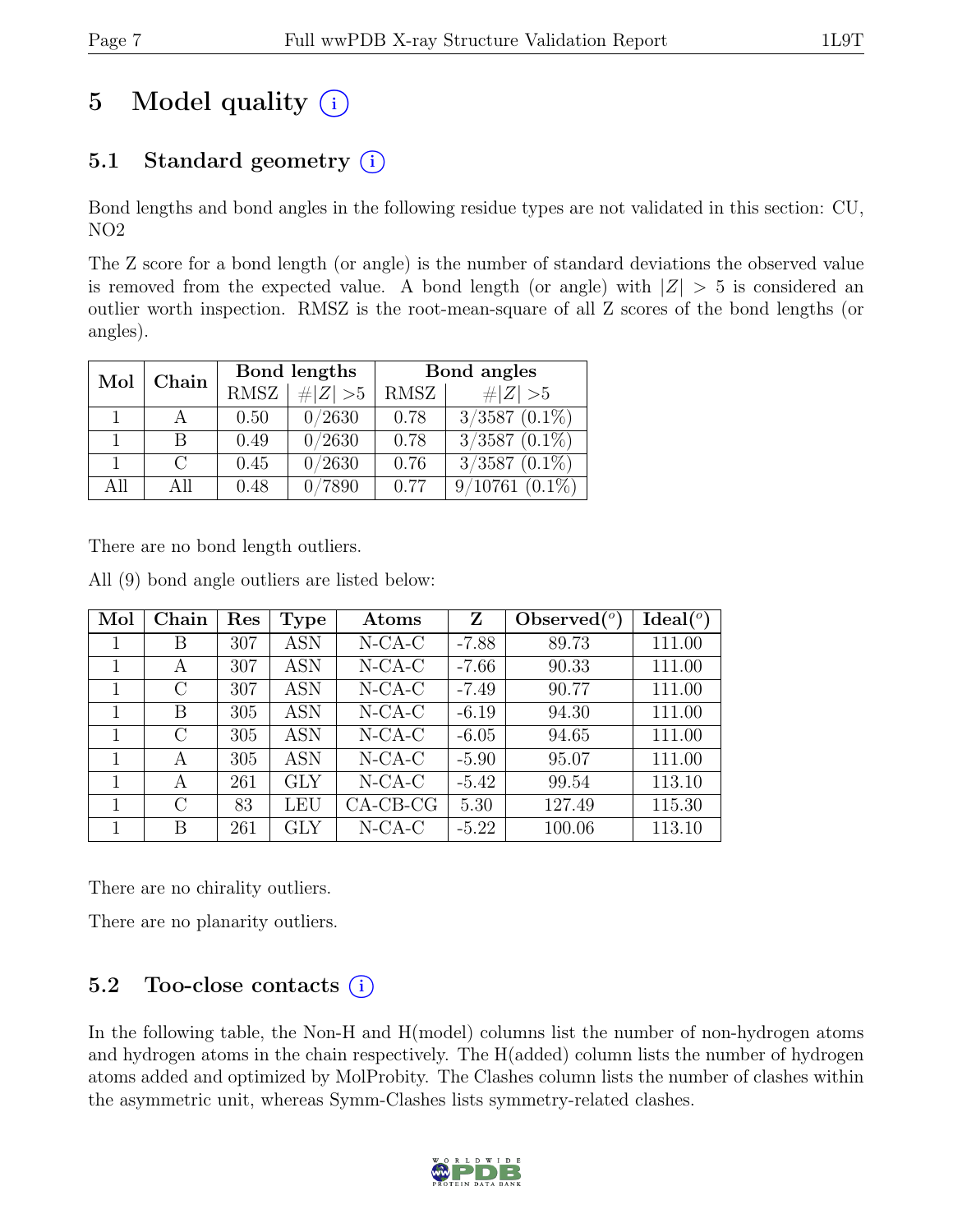| Mol            | Chain  | $\mathbf{Non-H}$ | H (model)        | H(added)         | Clashes          | Symm-Clashes   |
|----------------|--------|------------------|------------------|------------------|------------------|----------------|
|                | A      | 2559             |                  | 2483             | 25               |                |
|                | Β      | 2559             | $\mathbf{0}$     | 2483             | 30               | $\overline{2}$ |
|                | $\cap$ | 2559             |                  | 2483             | 28               |                |
| 2              | А      | 2                |                  |                  | $\left( \right)$ |                |
| $\overline{2}$ | B      | $\overline{2}$   | $\left( \right)$ | $\left( \right)$ |                  |                |
| $\overline{2}$ | $\cap$ | $\overline{2}$   |                  |                  |                  |                |
| 3              | А      | 3                |                  |                  |                  |                |
| 3              | B      | 3                |                  |                  |                  |                |
| 3              | $\cap$ | 3                |                  |                  |                  |                |
| 4              | А      | 477              | $\left( \right)$ | 0                | 8                |                |
| 4              | Β      | 436              |                  |                  | 12               |                |
| 4              | $\cap$ | 417              |                  |                  | 4                |                |
| All            | All    | 9022             |                  | 7449             | 79               | $\overline{2}$ |

The all-atom clashscore is defined as the number of clashes found per 1000 atoms (including hydrogen atoms). The all-atom clashscore for this structure is 5.

All (79) close contacts within the same asymmetric unit are listed below, sorted by their clash magnitude.

| Atom-1              | Atom-2           | Interatomic    | Clash           |
|---------------------|------------------|----------------|-----------------|
|                     |                  | distance $(A)$ | overlap $(\AA)$ |
| 1:B:174:LYS:HE3     | 4:B:5298:HOH:O   | 1.59           | 1.03            |
| 1:A:296:GLN:HG2     | 4:A:5488:HOH:O   | 1.64           | 0.96            |
| 1:B:195:LYS:HD2     | 4:B:5480:HOH:O   | 1.71           | 0.90            |
| 1:B:13:PRO:HG2      | 1:B:37:LYS:HG2   | 1.52           | 0.90            |
| 1:C:26:HIS:HE1      | 1:C:74:VAL:HI    | 1.27           | 0.82            |
| 1: A:26: HIS: HE1   | 1:A:74:VAL:H     | 1.29           | 0.80            |
| 1:B:230:ASP:HB2     | 4:B:5481:HOH:O   | 1.83           | 0.78            |
| 1:B:26:HIS:HE1      | 1:B:74:VAL:H     | 1.30           | 0.77            |
| 1:C:300:ILE:HG22    | 4:C:4420:HOH:O   | 1.87           | 0.74            |
| 1:A:49:LYS:HE2      | 4:A:5377:HOH:O   | 1.87           | 0.73            |
| 1:C:26:HIS:CE1      | 1:C:74:VAL:HI    | 2.07           | 0.72            |
| 1:C:22:PRO:HB2      | 1:C:221:ASN:HD21 | 1.56           | 0.71            |
| 1:A:4:ALA:HB1       | 1:A:8:GLU:OE1    | 1.92           | 0.70            |
| 1: A:26: HIS: CE1   | 1:A:74:VAL:H     | 2.11           | 0.69            |
| 1:C:77:GLN:O        | 1:C:159:ARG:HD3  | 1.92           | 0.68            |
| 1: B:58: GLU:OE1    | 1:B:195:LYS:HE3  | 1.94           | 0.67            |
| 1:B:22:PRO:HB2      | 1:B:221:ASN:HD21 | 1.62           | 0.65            |
| 1: B:26: HIS: CE1   | 1:B:74:VAL:H     | 2.12           | 0.65            |
| 1: B: 192: LYS: HD2 | 4:B:5295:HOH:O   | 1.96           | 0.65            |
| 1: B: 174: LYS: CE  | 4:B:5298:HOH:O   | 2.29           | 0.63            |
| 1:C:18:GLU:H        | 1:C:18:GLU:CD    | 2.04           | 0.60            |
| 1:C:88:PRO:HD2      | 1:C:91:ASN:ND2   | 2.16           | 0.60            |

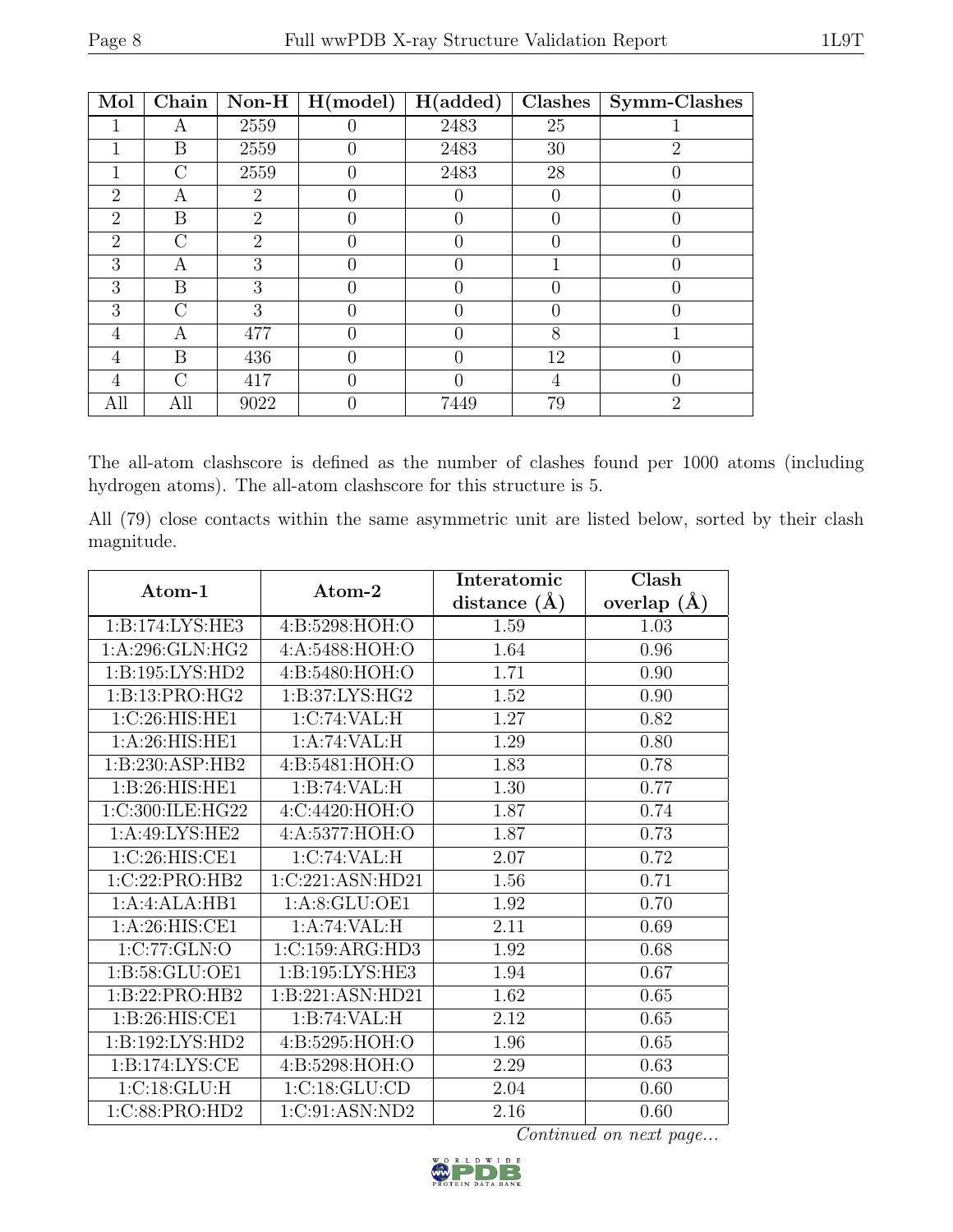| Continuea from previous page |                   | Interatomic       | Clash         |  |
|------------------------------|-------------------|-------------------|---------------|--|
| Atom-1                       | Atom-2            | distance $(\AA)$  | overlap $(A)$ |  |
| 1:B:211:ARG:HD3              | 4:B:5540:HOH:O    | 2.01              | 0.59          |  |
| 1:B:300:ILE:HG22             | 4:B:3425:HOH:O    | $\overline{2.01}$ | 0.59          |  |
| 1:A:199:PRO:HD3              | 4: A: 5529: HOH:O | 2.02              | 0.59          |  |
| 1:A:22:PRO:HB2               | 1:A:221:ASN:HD21  | 1.70              | 0.57          |  |
| 1:B:168:LYS:HG2              | 4:B:5600:HOH:O    | 2.04              | $0.57\,$      |  |
| 1:B:249:ASN:O                | 1:C:307:ASN:HA    | 2.05              | 0.57          |  |
| 1:A:16:LYS:HE3               | 4: A: 5546: HOH:O | 2.07              | 0.55          |  |
| 1:C:60:HIS:HD2               | 4:C:5013:HOH:O    | 1.88              | 0.55          |  |
| 1: C: 130: GLY: HA2          | 1:C:270:PHE:CD1   | 2.42              | 0.55          |  |
| 1:A:249:ASN:O                | 1:B:307:ASN:HA    | 2.07              | 0.54          |  |
| 1:C:26:HIS:HD2               | 1:C:27:ALA:O      | 1.92              | 0.53          |  |
| 1: A:26: HIS: HD2            | 1:A:27:ALA:O      | 1.92              | 0.53          |  |
| 1:B:15:GLN:HE21              | 1:B:39:VAL:HG13   | 1.75              | 0.52          |  |
| 1:A:307:ASN:HA               | 1:C:249:ASN:O     | 2.10              | 0.52          |  |
| 1: B: 15: GLN: O             | 1:B:15:GLN:HG3    | 2.10              | 0.51          |  |
| 1:B:296:GLN:NE2              | 4:B:2128:HOH:O    | 2.42              | 0.51          |  |
| 1: C: 136: CYS: HB2          | 1:C:150:MET:HG2   | 1.93              | 0.51          |  |
| 1:B:26:HIS:HD2               | 1:B:27:ALA:O      | 1.93              | 0.51          |  |
| 1:B:14:ARG:NE                | 4: B:3009:HOH:O   | 2.31              | 0.50          |  |
| 1: A: 313: GLU: O            | 1:C:211:ARG:NH2   | 2.43              | 0.50          |  |
| 1:B:143:PRO:O                | 1:B:147:VAL:HG22  | 2.12              | 0.50          |  |
| 1:C:188:ASP:OD2              | 1:C:192:LYS:HE3   | 2.11              | 0.49          |  |
| 1:C:166:LYS:N                | 1:C:166:LYS:HD2   | $\overline{2.28}$ | 0.49          |  |
| 1:A:136:CYS:HB2              | 1: A:150:MET:HG2  | 1.94              | 0.49          |  |
| 1:C:226:ALA:O                | 1:C:231:LYS:HB2   | 2.14              | 0.48          |  |
| 1:A:300:ILE:HG22             | 4:A:2363:HOH:O    | 2.14              | 0.48          |  |
| 1:C:69:PRO:HD2               | 1:C:221:ASN:HD22  | 1.78              | 0.48          |  |
| 1:B:310:GLU:HA               | 1:B:314:LEU:HB2   | 1.99              | 0.45          |  |
| 1:C:130:GLY:HA2              | 1:C:270:PHE:CE1   | 2.53              | 0.44          |  |
| 1: A: 16: LYS: NZ            | 4:A:5431:HOH:O    | 2.48              | 0.44          |  |
| 1: A:196: TYR: CD2           | 1:A:202:ALA:HB2   | 2.53              | 0.43          |  |
| 1:C:5:THR:OG1                | 1:C:8:GLU:HG3     | 2.18              | 0.43          |  |
| 1:A:257:VAL:HG22             | 3:A:704:NO2:N     | 2.33              | 0.43          |  |
| 1:A:300:ILE:HD12             | 4:A:5536:HOH:O    | 2.17              | 0.43          |  |
| 1:A:253:ARG:HA               | 1:A:281:TRP:O     | 2.19              | 0.42          |  |
| 1:B:77:GLN:O                 | 1:B:78:ASP:HB2    | 2.20              | 0.42          |  |
| 1:C:69:PRO:HD2               | 1:C:221:ASN:ND2   | 2.35              | 0.41          |  |
| 1:C:195:LYS:NZ               | 4:C:5402:HOH:O    | 2.53              | 0.41          |  |
| 1:B:309:ILE:O                | 1:B:313:GLU:HB2   | 2.20              | 0.41          |  |
| 1:C:163:HIS:HD2              | 1: C: 167: GLY: O | 2.03              | 0.41          |  |
| 1:B:204:GLU:HB2              | 4:B:5479:HOH:O    | 2.20              | 0.41          |  |

Continued from previous page.

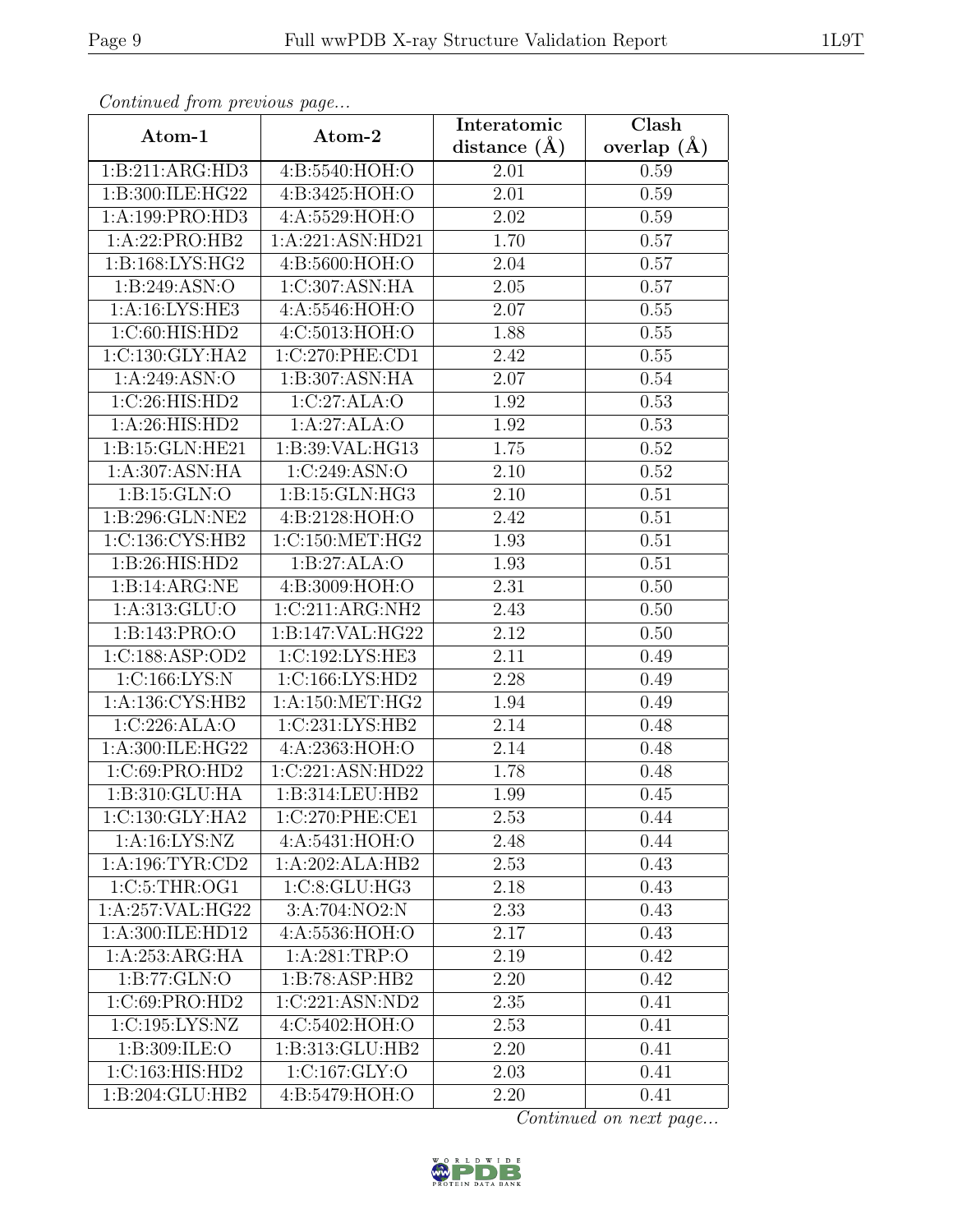| Atom-1              | Atom-2            | Interatomic      | Clash           |
|---------------------|-------------------|------------------|-----------------|
|                     |                   | distance $(\AA)$ | overlap $(\AA)$ |
| 1:C:15:GLN:OE1      | 1:C:37:LYS:HE3    | 2.19             | 0.41            |
| 1: A:5:THR:OG1      | 1: A:8: GLU: HG3  | 2.20             | 0.41            |
| 1:A:235:ALA:O       | 1:A:322:VAL:HA    | 2.21             | 0.41            |
| 1:B:136:CYS:HB2     | 1: B:150: MET:HG2 | 2.02             | 0.41            |
| 1:C:18:GLU:CD       | 1:C:18:GLU:N      | 2.74             | 0.41            |
| 1: A:143: PRO:O     | 1:A:147:VAL:HG22  | 2.21             | 0.41            |
| 1: A:310: GLU: HA   | 1: A:314:LEU:HB2  | 2.01             | 0.41            |
| 1:C:37:LYS:HE2      | 4:C:5367:HOH:O    | 2.19             | 0.41            |
| 1: B: 130: GLY: HA2 | 1: B:270: PHE:CD1 | 2.56             | 0.41            |
| 1:B:14:ARG:NH2      | 4: B: 3009: HOH:O | 2.53             | 0.40            |
| 1:B:189:GLU:HA      | 1:B:189:GLU:OE2   | 2.21             | 0.40            |
| 1:A:49:LYS:HZ2      | 1:A:49:LYS:HB3    | 1.87             | 0.40            |
| 1: A:300: ILE:CD1   | 4: A: 5536: HOH:O | 2.70             | 0.40            |
| 1:C:196:TYR:CD2     | 1:C:202:ALA:HB2   | 2.57             | 0.40            |
| 1:B:185:VAL:HA      | 1:B:186:PRO:HD3   | 1.96             | 0.40            |
| 1:C:143:PRO:O       | 1:C:147:VAL:HG22  | 2.22             | 0.40            |

Continued from previous page...

All (2) symmetry-related close contacts are listed below. The label for Atom-2 includes the symmetry operator and encoded unit-cell translations to be applied.

| Atom-1          | Atom-2                    | Interatomic<br>distance $(A)$ | Clash<br>overlap $(A)$ |
|-----------------|---------------------------|-------------------------------|------------------------|
| 1:B:325:GLU:OE2 | 4:A:5000:HOH:O[4 456]     | 2.14                          | $0.06\,$               |
| 1:A:197:GLU:OE1 | 1:B:230:ASP:OD1[4<br>5561 | 2.15                          | 0.05                   |

### 5.3 Torsion angles (i)

#### 5.3.1 Protein backbone (i)

In the following table, the Percentiles column shows the percent Ramachandran outliers of the chain as a percentile score with respect to all X-ray entries followed by that with respect to entries of similar resolution.

The Analysed column shows the number of residues for which the backbone conformation was analysed, and the total number of residues.

| Mol | Chain | Analysed         | Favoured     | Allowed  | Outliers | Percentiles |  |
|-----|-------|------------------|--------------|----------|----------|-------------|--|
|     |       | $334/341 (98\%)$ | 331 $(99\%)$ | $3(1\%)$ |          | 100 100     |  |
|     |       | $334/341$ (98%)  | 329 (98%)    | $5(2\%)$ |          | 100 100     |  |
|     |       | $334/341 (98\%)$ | $326(98\%)$  | $8(2\%)$ |          | 100 100     |  |

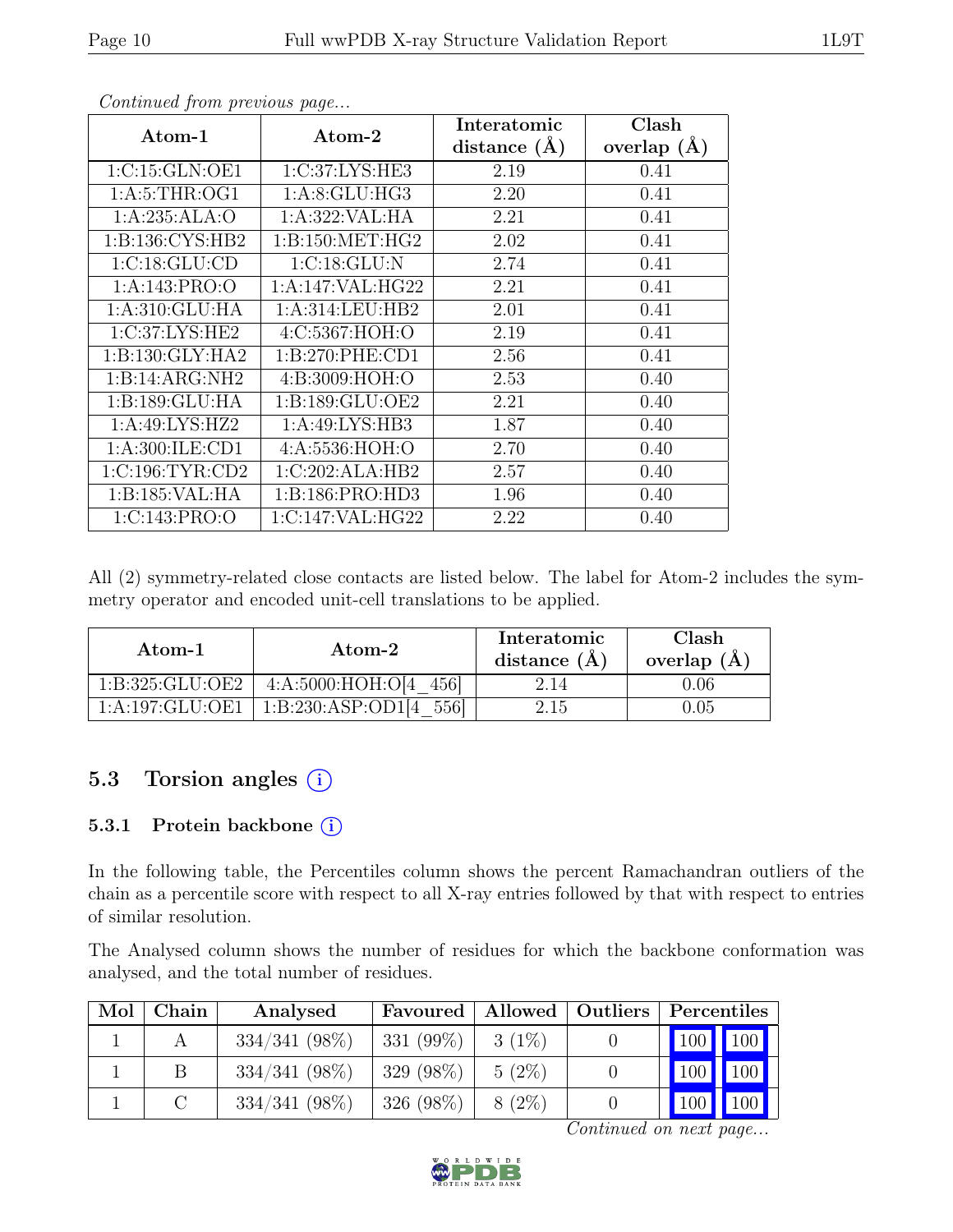Continued from previous page...

|     | $\mid$ Mol $\mid$ Chain | Analysed                                      |  | Favoured   Allowed   Outliers   Percentiles              |
|-----|-------------------------|-----------------------------------------------|--|----------------------------------------------------------|
| All | All                     | $\perp$ 1002/1023 (98%)   986 (98%)   16 (2%) |  | $\begin{array}{ c c c }\n\hline\n100 & 100\n\end{array}$ |

There are no Ramachandran outliers to report.

#### 5.3.2 Protein sidechains (i)

In the following table, the Percentiles column shows the percent sidechain outliers of the chain as a percentile score with respect to all X-ray entries followed by that with respect to entries of similar resolution.

The Analysed column shows the number of residues for which the sidechain conformation was analysed, and the total number of residues.

| Mol | Chain   | Analysed        | Rotameric    | Outliers  | Percentiles |
|-----|---------|-----------------|--------------|-----------|-------------|
|     | A       | $264/268$ (98%) | 261 $(99\%)$ | $3(1\%)$  | 73<br>60    |
|     | Β       | $264/268$ (98%) | $260(98\%)$  | $4(2\%)$  | 65<br>49    |
|     | $\rm C$ | $264/268$ (98%) | 258 (98%)    | 6 $(2\%)$ | 28<br>50    |
| All | All     | 792/804 (98%)   | 779 (98%)    | $13(2\%)$ | 62<br>45    |

All (13) residues with a non-rotameric sidechain are listed below:

| Mol            | Chain          | Res | <b>Type</b> |
|----------------|----------------|-----|-------------|
| 1              | Α              | 83  | LEU         |
| $\mathbf{1}$   | A              | 166 | <b>LYS</b>  |
| 1              | A              | 221 | <b>ASN</b>  |
| $\overline{1}$ | B              | 83  | LEU         |
| $\mathbf{1}$   | B              | 168 | <b>LYS</b>  |
| $\mathbf 1$    | В              | 221 | <b>ASN</b>  |
| 1              | В              | 314 | LEU         |
| $\overline{1}$ | $\overline{C}$ | 18  | GLU         |
| $\mathbf 1$    | $\overline{C}$ | 83  | <b>LEU</b>  |
| 1              | $\overline{C}$ | 166 | <b>LYS</b>  |
| $\mathbf 1$    | $\overline{C}$ | 221 | <b>ASN</b>  |
| 1              | $\overline{C}$ | 305 | <b>ASN</b>  |
|                | C              | 314 | LEU         |

Sometimes sidechains can be flipped to improve hydrogen bonding and reduce clashes. All (15) such sidechains are listed below:

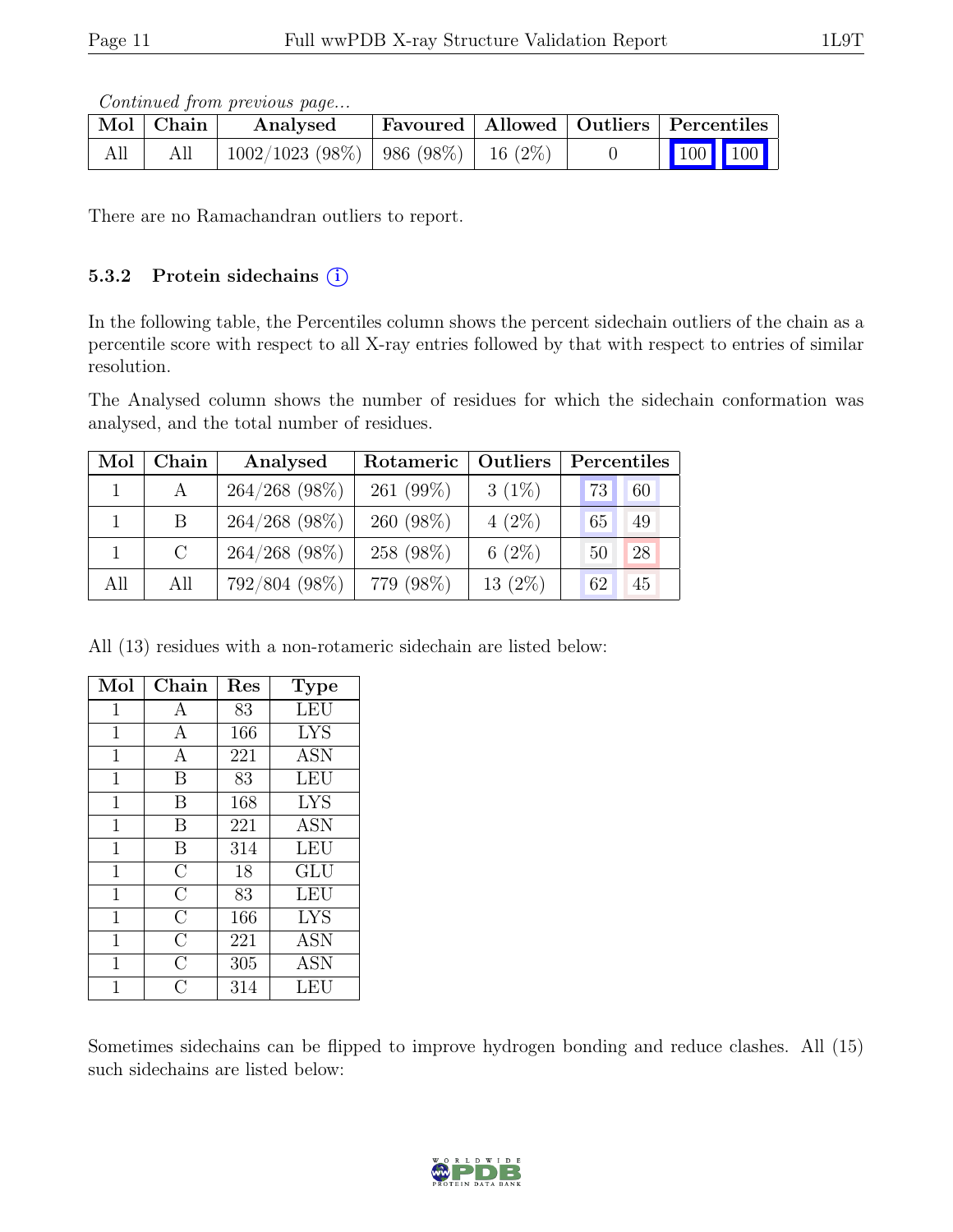| Mol            | Chain              | Res | <b>Type</b> |
|----------------|--------------------|-----|-------------|
| 1              | А                  | 15  | <b>GLN</b>  |
| $\mathbf{1}$   | $\overline{A}$     | 26  | <b>HIS</b>  |
| $\overline{1}$ | $\mathbf{A}$       | 77  | <b>GLN</b>  |
| $\overline{1}$ | $\overline{A}$     | 221 | <b>ASN</b>  |
| $\mathbf{1}$   | B                  | 26  | <b>HIS</b>  |
| $\mathbf 1$    | B                  | 77  | <b>GLN</b>  |
| $\mathbf{1}$   | B                  | 115 | <b>ASN</b>  |
| $\mathbf{1}$   | B                  | 221 | <b>ASN</b>  |
| $\overline{1}$ | B                  | 296 | <b>GLN</b>  |
| $\mathbf{1}$   | $\overline{\rm C}$ | 26  | <b>HIS</b>  |
| $\overline{1}$ | $\overline{\rm C}$ | 60  | <b>HIS</b>  |
| $\mathbf{1}$   | $\overline{C}$     | 77  | <b>GLN</b>  |
| $\mathbf 1$    | $\overline{\rm C}$ | 115 | <b>ASN</b>  |
| $\overline{1}$ | $\overline{\rm C}$ | 163 | <b>HIS</b>  |
| $\overline{1}$ | $\overline{C}$     | 221 | <b>ASN</b>  |

#### 5.3.3 RNA  $(i)$

There are no RNA molecules in this entry.

#### 5.4 Non-standard residues in protein, DNA, RNA chains (i)

There are no non-standard protein/DNA/RNA residues in this entry.

#### 5.5 Carbohydrates  $(i)$

There are no monosaccharides in this entry.

### 5.6 Ligand geometry  $(i)$

Of 9 ligands modelled in this entry, 6 are monoatomic - leaving 3 for Mogul analysis.

In the following table, the Counts columns list the number of bonds (or angles) for which Mogul statistics could be retrieved, the number of bonds (or angles) that are observed in the model and the number of bonds (or angles) that are defined in the Chemical Component Dictionary. The Link column lists molecule types, if any, to which the group is linked. The Z score for a bond length (or angle) is the number of standard deviations the observed value is removed from the expected value. A bond length (or angle) with  $|Z| > 2$  is considered an outlier worth inspection. RMSZ is the root-mean-square of all Z scores of the bond lengths (or angles).

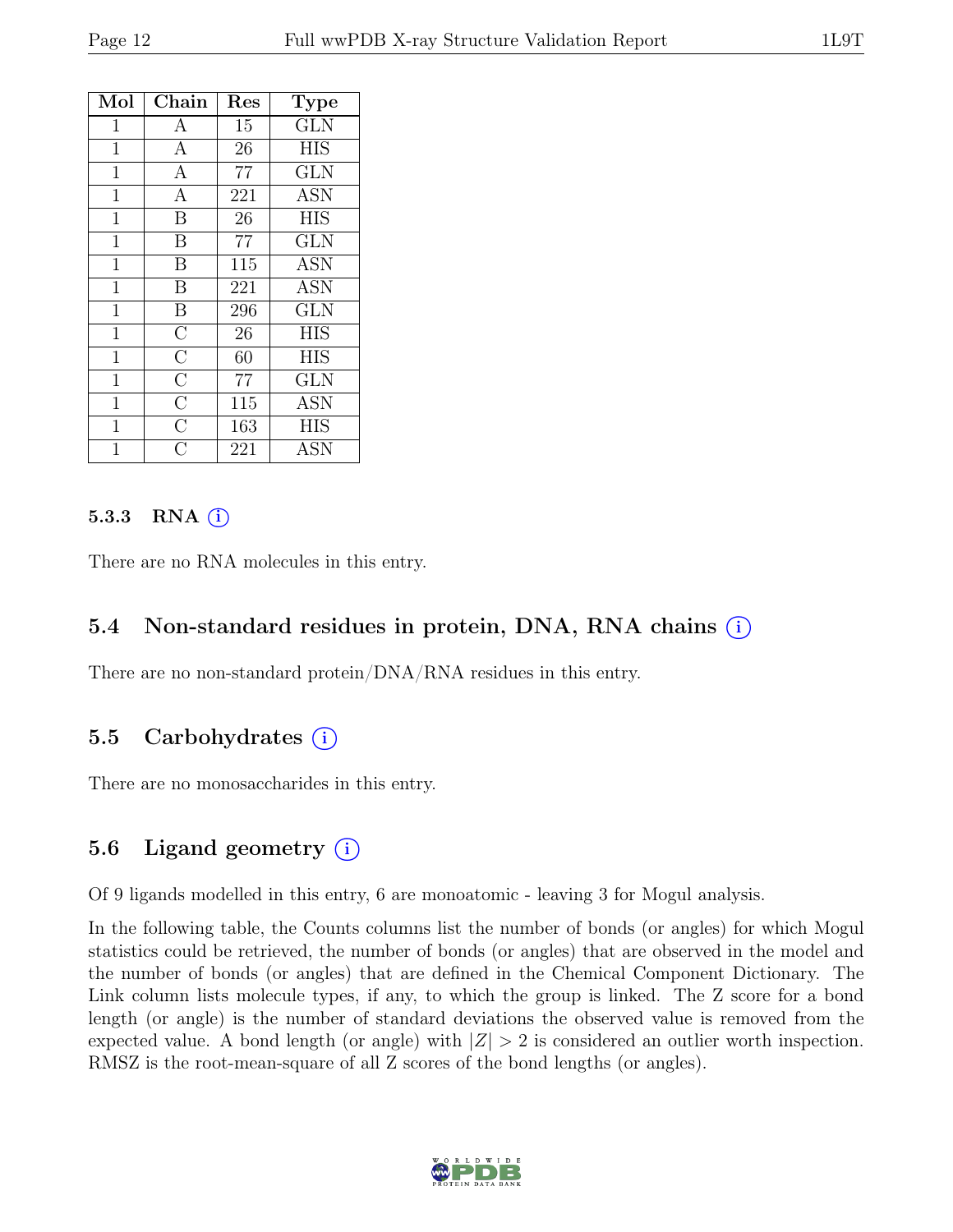| Mol           | $\parallel$ Type $\parallel$ | ${\rm Chain \mid Res}$ |     | $\lfloor$ Link $\rfloor$ | Bond lengths |             |             | Bond angles |                          |             |
|---------------|------------------------------|------------------------|-----|--------------------------|--------------|-------------|-------------|-------------|--------------------------|-------------|
|               |                              |                        |     |                          | Counts       | <b>RMSZ</b> | # $ Z  > 2$ | Counts      | <b>RMSZ</b>              | # $ Z  > 2$ |
| $\Omega$<br>€ | NO2                          |                        | 504 | $\overline{2}$           | 1,2,2        | 3.79        | $(100\%)$   | 0,1,1       | $\qquad \qquad$          |             |
| 3             | NO2                          |                        | 604 | 2                        | 1,2,2        | 4.14        | $(100\%)$   | 0,1,1       | $\overline{\phantom{a}}$ |             |
| 3             | NO <sub>2</sub>              |                        | 704 | $\overline{2}$           | 1,2,2        | 4.16        | $(100\%)$   | 0,1,1       | $\overline{\phantom{m}}$ |             |

All (3) bond length outliers are listed below:

| Mol |     |                 |        |      | $\vert$ Chain $\vert$ Res $\vert$ Type $\vert$ Atoms $\vert$ Z $\vert$ Observed(A) $\vert$ Ideal(A) |  |
|-----|-----|-----------------|--------|------|-----------------------------------------------------------------------------------------------------|--|
|     | 704 | NO <sub>2</sub> | $O1-N$ | 4.16 | 1.43                                                                                                |  |
|     | 604 | NO <sub>2</sub> | $O1-N$ | 4.14 | 1.43                                                                                                |  |
|     | 504 | NO2.            | $O1-N$ | 3.79 |                                                                                                     |  |

There are no bond angle outliers.

There are no chirality outliers.

There are no torsion outliers.

There are no ring outliers.

1 monomer is involved in 1 short contact:

|  |           | Mol   Chain   Res   Type   Clashes   Symm-Clashes |
|--|-----------|---------------------------------------------------|
|  | 704   NO2 |                                                   |

### 5.7 Other polymers (i)

There are no such residues in this entry.

## 5.8 Polymer linkage issues  $(i)$

There are no chain breaks in this entry.

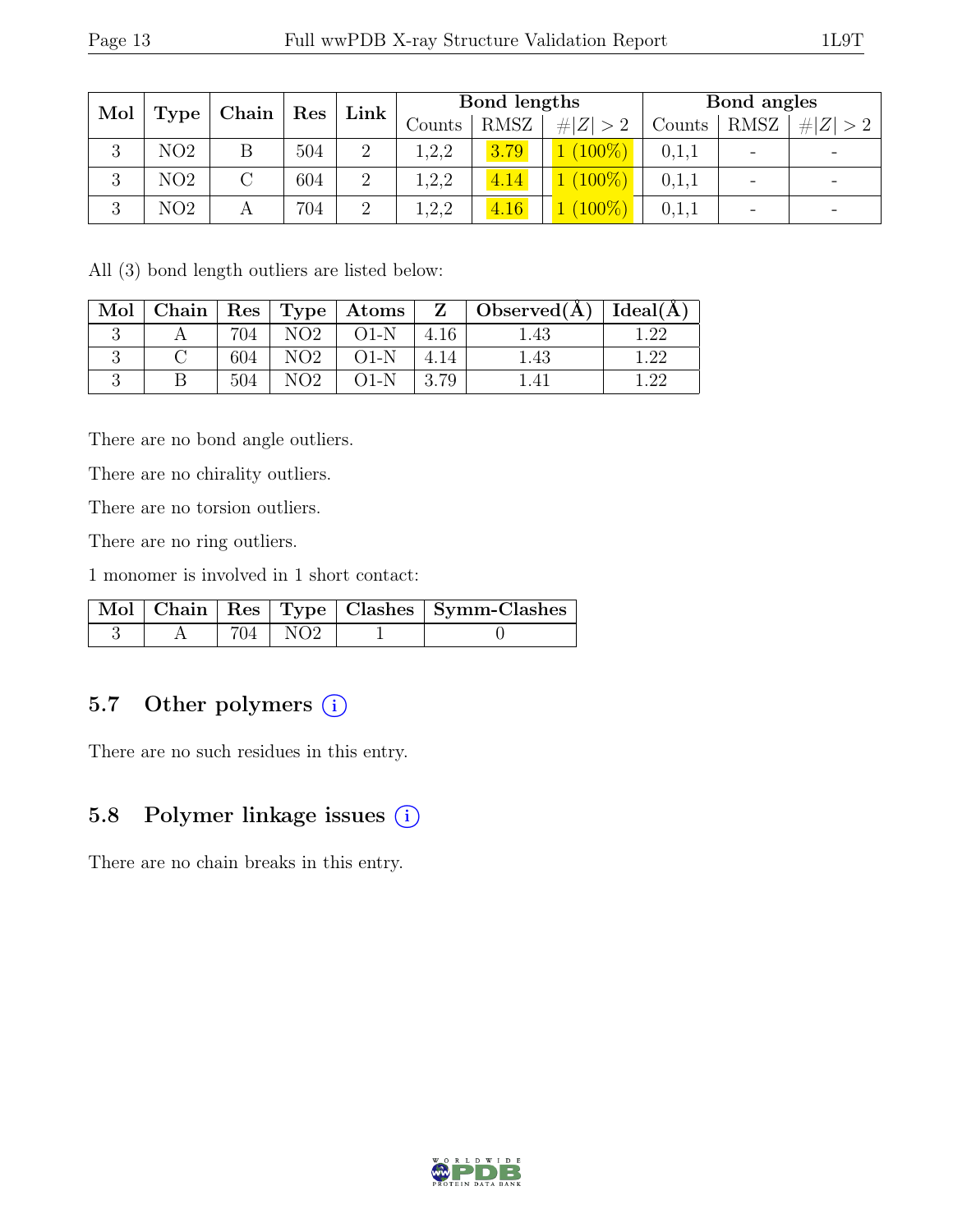## 6 Fit of model and data  $(i)$

## 6.1 Protein, DNA and RNA chains (i)

In the following table, the column labelled ' $\#\text{RSRZ}>2$ ' contains the number (and percentage) of RSRZ outliers, followed by percent RSRZ outliers for the chain as percentile scores relative to all X-ray entries and entries of similar resolution. The OWAB column contains the minimum, median, 95th percentile and maximum values of the occupancy-weighted average B-factor per residue. The column labelled 'Q< 0.9' lists the number of (and percentage) of residues with an average occupancy less than 0.9.

| Mol | Chain   | Analysed          | ${ <\hspace{-1.5pt}{\mathrm{RSRZ}} \hspace{-1.5pt}>}$ | $\#\text{RSRZ}\text{>2}$ | $OWAB(A^2)$    | $\rm Q\textcolor{black}{<}0.9$ |
|-----|---------|-------------------|-------------------------------------------------------|--------------------------|----------------|--------------------------------|
|     |         | 336/341 (98%)     | $-0.22$                                               | $4(1\%)$ 79<br> 84       | 16, 20, 34, 48 |                                |
|     |         | $336/341 (98\%)$  | $-0.07$                                               | $8(2\%)$<br>59<br>65     | 16, 21, 37, 49 |                                |
|     | $\rm C$ | $336/341(98\%)$   | 0.10                                                  | $7(2\%)$ 63<br>71        | 18, 26, 38, 53 |                                |
| All | All     | $1008/1023$ (98%) | $-0.06$                                               | $19(1\%)$<br>74<br>66    | 16, 22, 37, 53 |                                |

All (19) RSRZ outliers are listed below:

| Mol            | Chain              | Res            | Type       | <b>RSRZ</b> |
|----------------|--------------------|----------------|------------|-------------|
| $\mathbf{1}$   | $\rm C$            | 168            | <b>LYS</b> | 3.8         |
| $\mathbf{1}$   | $\boldsymbol{B}$   | 33             | GLU        | 3.8         |
| $\mathbf{1}$   | $\mathbf{A}$       | $\overline{4}$ | ALA        | $3.5\,$     |
| $\overline{1}$ | $\overline{\rm C}$ | 189            | GLU        | 3.2         |
| $\overline{1}$ | $\overline{B}$     | 197            | GLU        | 3.0         |
| $\overline{1}$ | $\overline{\rm C}$ | 300            | ILE        | 2.9         |
| $\mathbf{1}$   | $\boldsymbol{B}$   | 15             | <b>GLN</b> | $2.9\,$     |
| $\mathbf{1}$   | $\boldsymbol{A}$   | 166            | <b>LYS</b> | 2.7         |
| $\mathbf{1}$   | $\overline{A}$     | 339            | <b>GLY</b> | 2.5         |
| $\mathbf{1}$   | $\overline{\rm C}$ | 339            | <b>GLY</b> | 2.5         |
| $\mathbf{1}$   | $\overline{\rm C}$ | 197            | GLU        | 2.5         |
| $\mathbf{1}$   | Β                  | $\overline{7}$ | ALA        | 2.5         |
| $\overline{1}$ | $\overline{B}$     | 339            | <b>GLY</b> | 2.4         |
| $\overline{1}$ | $\mathbf{A}$       | 168            | <b>LYS</b> | 2.4         |
| $\mathbf{1}$   | $\overline{\rm C}$ | 166            | <b>LYS</b> | 2.4         |
| $\mathbf{1}$   | $\overline{\rm C}$ | 204            | GLU        | 2.3         |
| $\mathbf{1}$   | Β                  | 189            | GLU        | 2.2         |
| $\mathbf{1}$   | B                  | 6              | ALA        | 2.1         |
| $\mathbf{1}$   | B                  | 198            | ALA        | 2.0         |